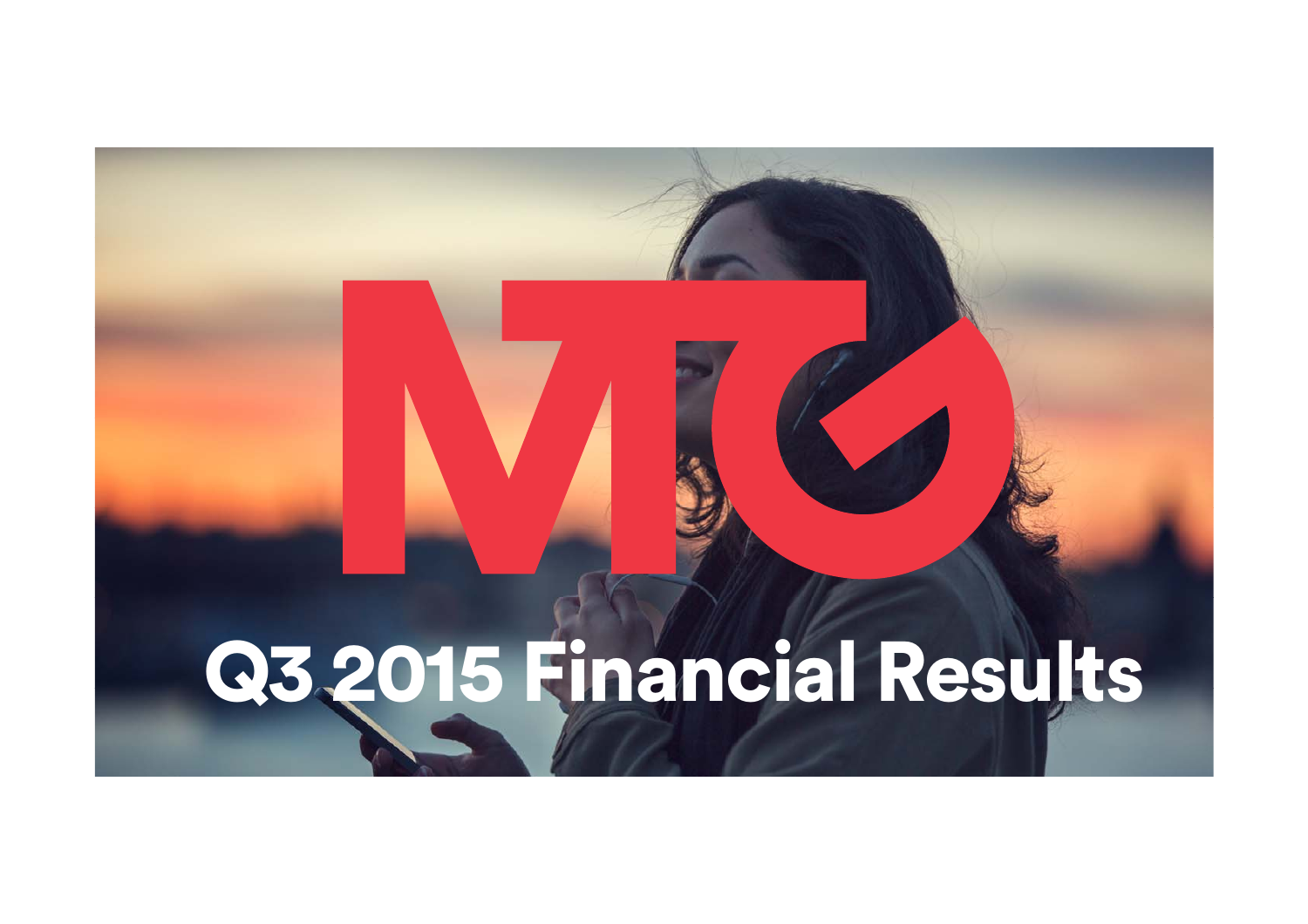## Record Q3 Sales &Accelerating Transformation

- • Record Q3 sales on the back of higher viewing levels, healthy customer intake, rising market shares, 42% organic digital revenue growth + addition of new digital businesses
- • Profits up despite substantial currency headwinds + M&A costs
- • Large scale restructuring programme to bring local operating businesses closer to the customer & yield SEK 600m of savings
- • Invested SEK 1.2 billion in three market leading digital businesses in high growth online video categories + secured key international football rights
- • CTC Media transaction announced with proposed distribution to shareholders; working on solution for Russian pay-TV channels
- • Ongoing portfolio review & focus on digital transformation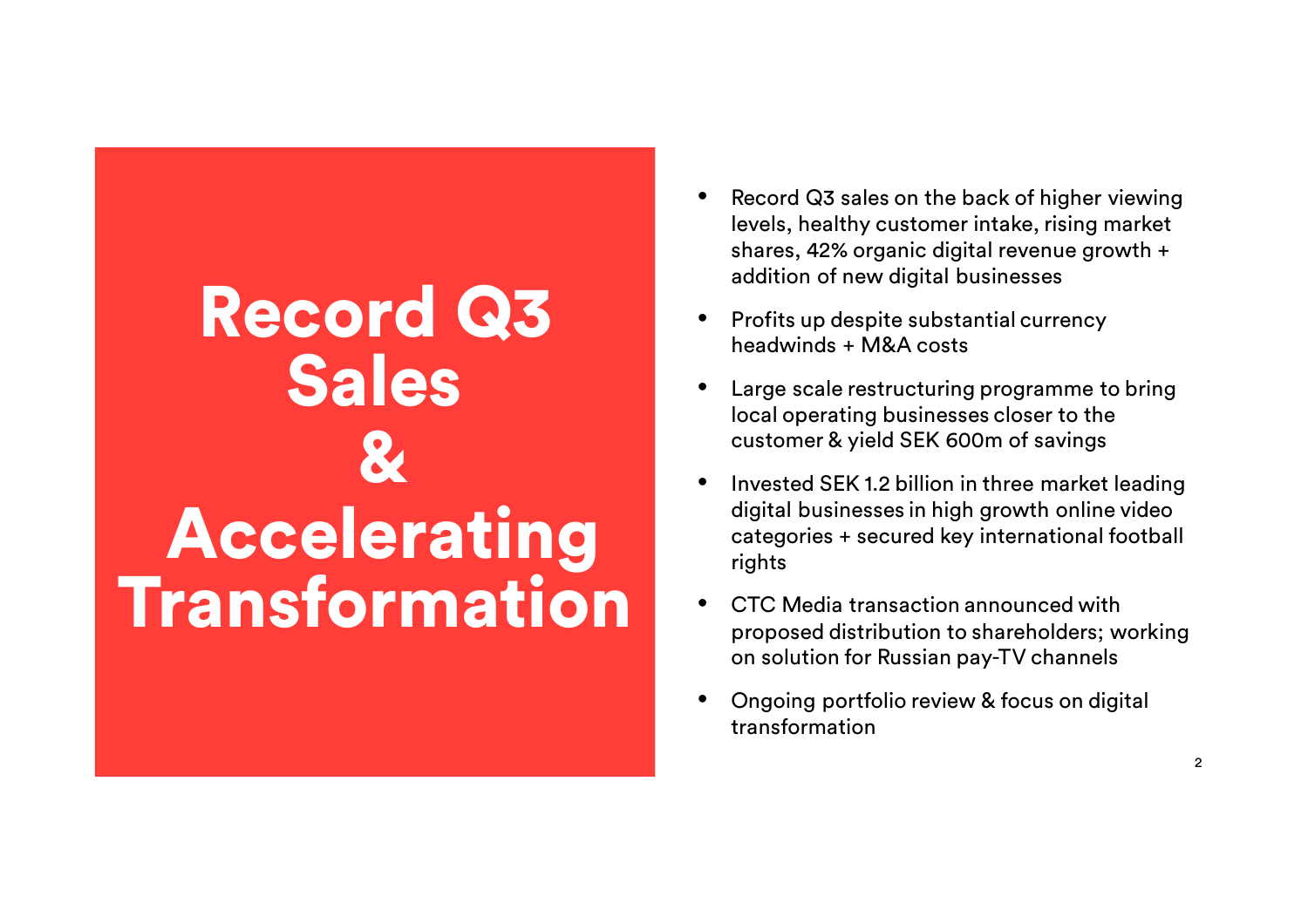### Group: Profitable growth excl. NRIs



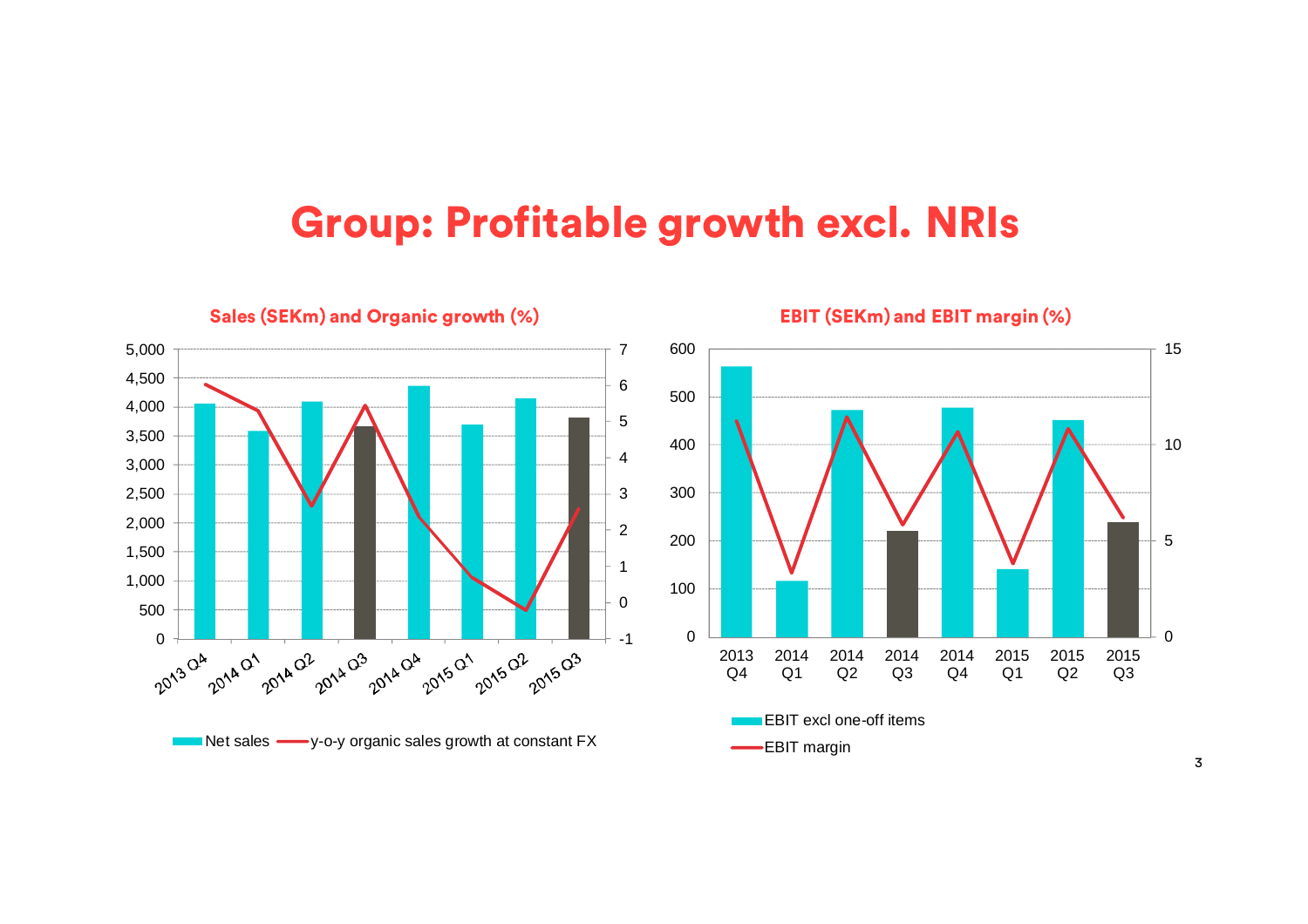## Free-TV ScandinaviaHigher audience shares, sales & profits

#### Record audience shares

All 3 countries reported higher ratings & TV3 up in all 3 countries for first time since 1999!

#### Sales up at constant FX

Higher sales in Dk, slightly lower sales in Se & lower sales in No.

TV ad market estimated up in No & Dk, down in Se

AVOD sales up 52%

#### Profits up

OPEX stable despite negative USD impact Balanced programming investments & savings in other areas

| 23% of Group sales      | 2015           | 2014    |
|-------------------------|----------------|---------|
|                         | <b>Jul-Sep</b> | Jul-Sep |
| Sales (SEKm)            | 903            | 900     |
| Growth (at constant FX) | 1%             | -1%     |
| EBIT (SEKm)             | 123            | 120     |
| <b>EBIT</b> margin      | 13.6%          | 13.3%   |
| CSOV (15-49)            |                |         |
| Sweden                  | 32.8%          | 31.0%   |
| Norway*                 | 17.4%          | 16.0%   |
| Denmark**               | 26.3%          | 25.1%   |

\*The Norwegian universe has expanded from Q2 2015 to include TV2 Humor \*\* The Danish universe has expanded from Q1 2015 to include TV2 Sport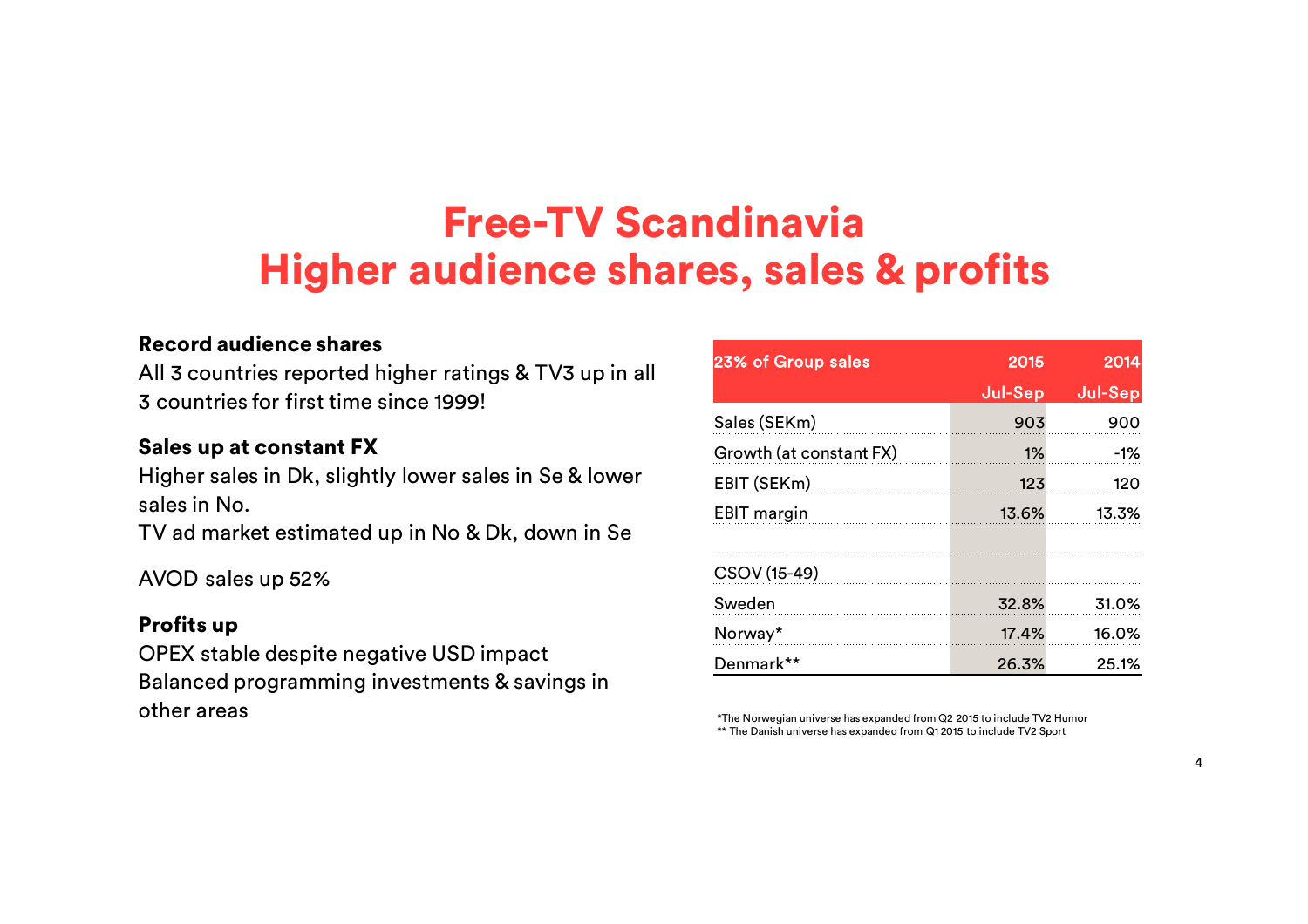## Pay-TV Nordic Growth in subscribers, sales & profits

#### Continued healthy subscriber growth

Viaplay drives growth with 3rd best Q intake & best ever monthly intake

Growing 3rd party subscriber base more than offsets satellite decline

#### Sales up at constant FX

Lower growth reflects evolving subscriber & ARPU mix - growth driven by Viaplay & 3rd party platforms at lower ARPU than satellite

- premium satellite ARPU now stable at constant FX

#### Profits up

OPEX stable despite appreciation of USD & ongoing investments in Viaplay expansion

| 37% of Group sales           | 2015           | 2014           |
|------------------------------|----------------|----------------|
|                              | <b>Jul-Sep</b> | <b>Jul-Sep</b> |
| Sales (SEKm)                 | 1,448          | 1,441          |
| Growth (at constant FX)      | $1\%$          | 8%             |
| EBIT (SEKm)                  | 189            | 186            |
| <b>EBIT</b> margin           | 13.0%          | 12.9%          |
| Premium subs ('000)          | 972            | 969            |
| o/w satellite ('000)         | 503            | 535            |
| o/w third party ('000)       | 469            | 434            |
| Satellite premium ARPU (SEK) | 5,257          | 5,302          |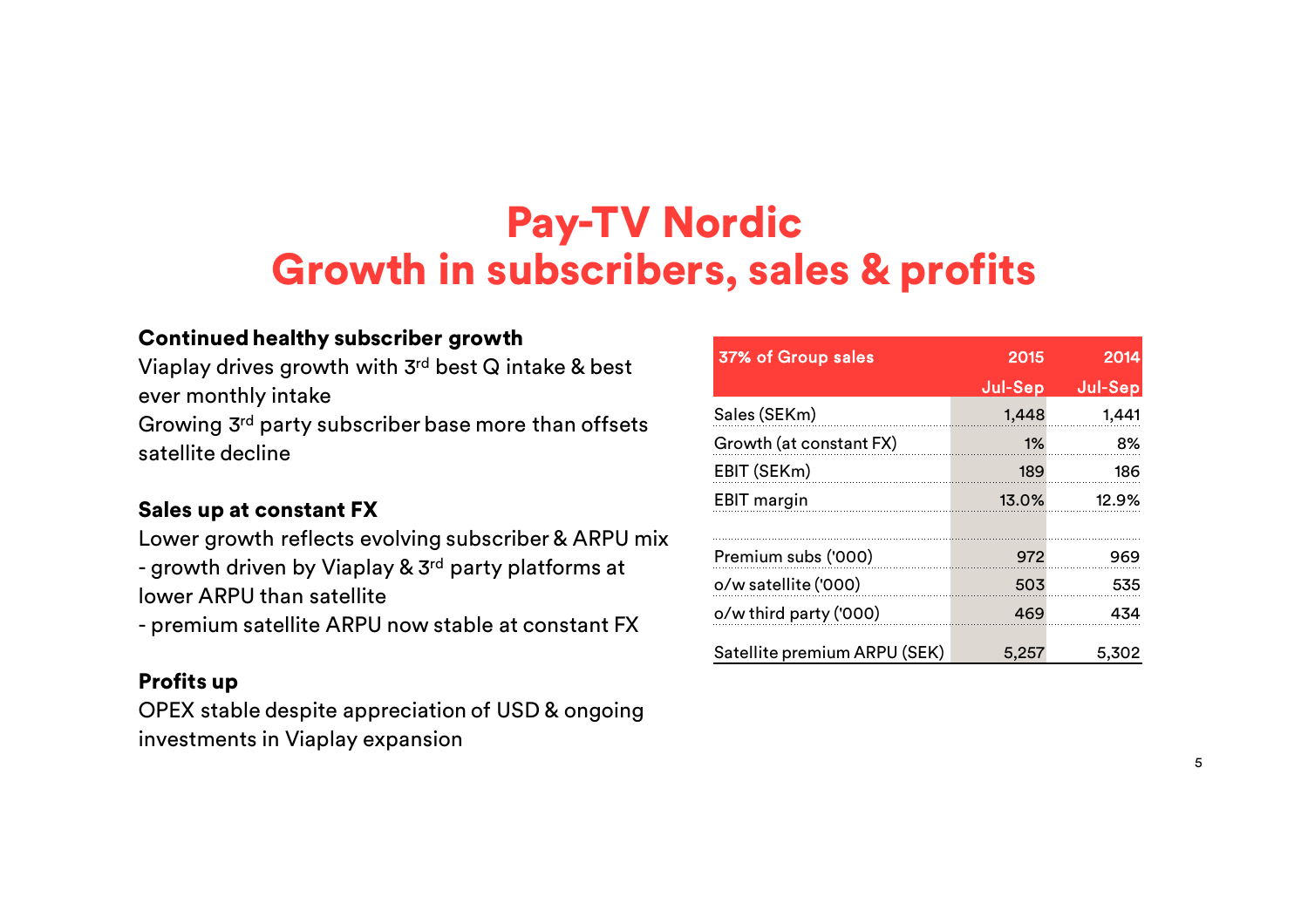### Free-TV Emerging Markets Sales & profits up

#### Higher audience shares

Target audience shares up in 5 out of 6 markets

#### Sales up 9% at constant FX

Driven by 33% combined on & offline growth in Bulgaria and market share gains in the 4 TV ad markets estimated to have grown Online sales up 32%

#### Profits up

OPEX down at constant FX following savings in Cz and Baltics - segment losses substantially reduced in seasonally weakest sales Q

| 13% of Group sales      | 2015<br><b>Jul-Sep</b> | 2014<br>Jul-Sep |
|-------------------------|------------------------|-----------------|
| Sales (SEKm)            | 522                    | 463             |
| Growth (at constant FX) | 9%                     | -1%             |
| EBIT (SEKm)             | -13                    | -57             |
| <b>EBIT</b> margin      | $-2.4%$                | $-12.4%$        |
| CSOV                    |                        |                 |
| Pan-Baltic (15-49)      | 48.1%                  | 47.9%           |
| Czech Republic (15-54)* | 35.7%                  | 35.6%           |
| Bulgaria (18-49)**      | 40.6%                  | 35.9%           |

\*The Czech universe has expanded from Q3 2015 to include three new Barrandov channels

\* \*The source for Bulgarian audience data has been changed as of Q4 2014 from GARB to Nielsen's Mediaresearch, which is a well-established international data source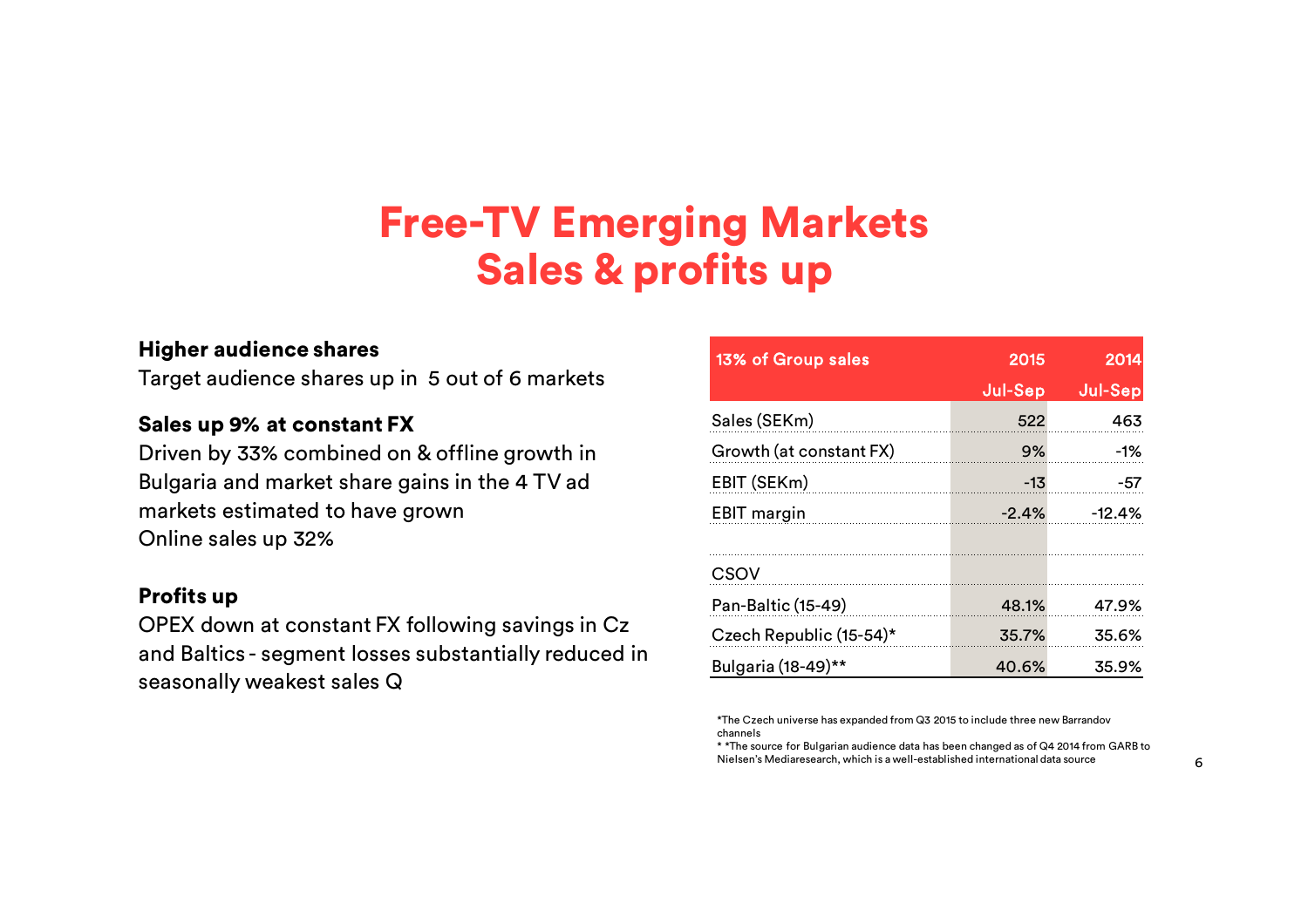## Pay-TV Emerging Markets Stable sales at constant FX & profits up

#### 138m mini-pay subscriptions

Up 8m y/y & 1m q/q following Trace expansion Baltic satellite base stable but continued adverse impact of geopolitical situation in Ukraine

#### Stable sales at constant FX

Growth in pay-TV channel subscriptions & volumes offset decline in Ukraine & loss of ad sales in Russia following change in law

#### OPEX down & Profits up despite ruble FX headwind

Working with advisers on solution for Russian pay-TV channels to comply with Russian mass media foreign ownership law

| <b>8% of Group sales</b>             | 2015           | 2014           |
|--------------------------------------|----------------|----------------|
|                                      | <b>Jul-Sep</b> | <b>Jul-Sep</b> |
| Sales (SEKm)                         | 297            | 333            |
| Growth (at constant FX)              | $0\%$          | 25%            |
| EBIT (SEKm)                          | 41             | 39             |
| <b>EBIT</b> margin                   | 13.9%          | 11.7%          |
| Subscribers / subscriptions<br>(000) |                |                |
| Satellite*                           | 270            | 326            |
| Mini-pay wholesale**                 | 138,403        | 130,559        |

\* Subscriber numbers have been restated to exclude Raduga \*\* Including Trace from Q3 2014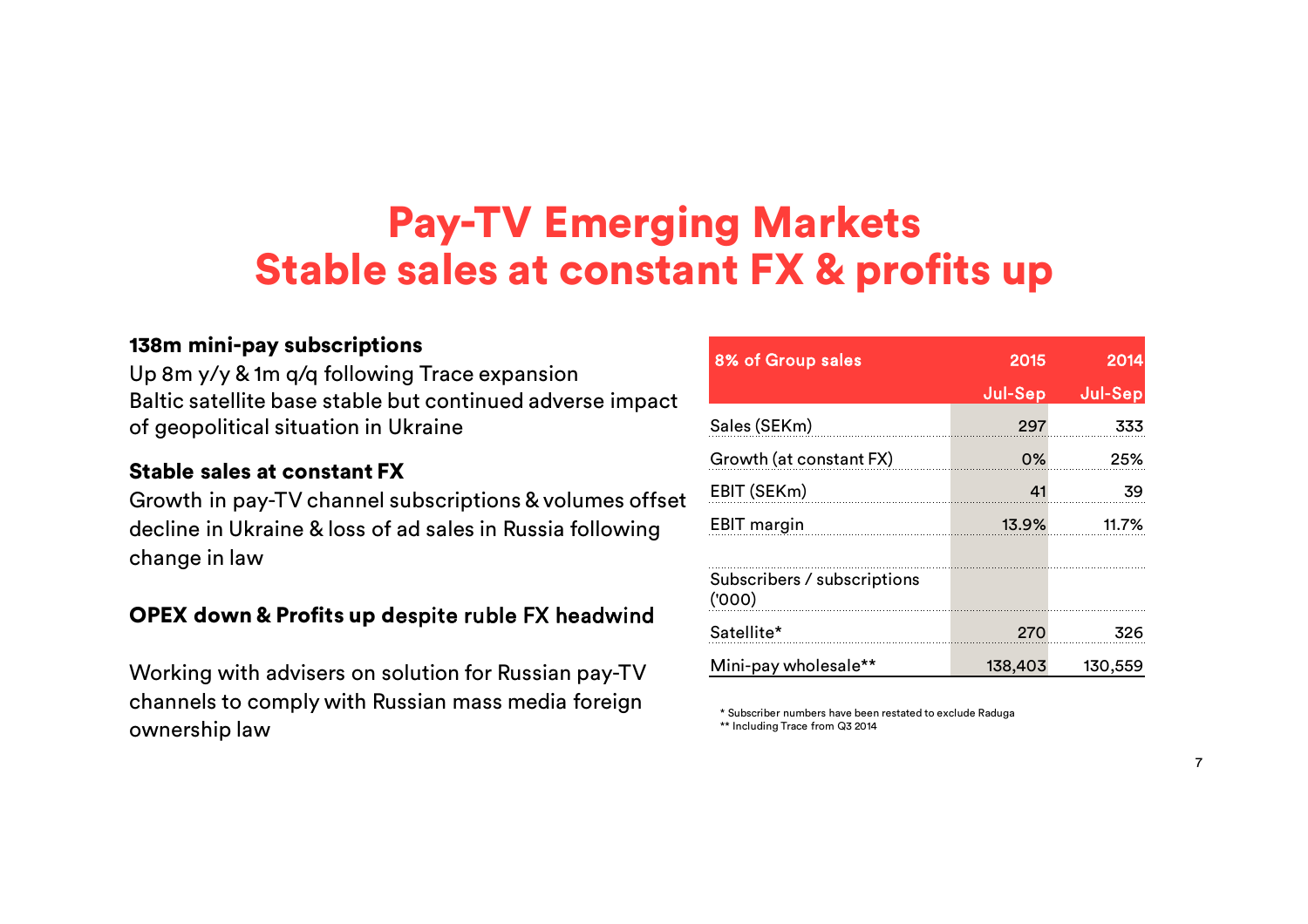## Nice, MTGx, MTG Radio Sales & costs up as new digital businesses added

#### Sales up at constant FX

Driven by consolidation of Splay & Zoomin from August & Turtle from September – all tracking above expectations with Splay more than doubling sales & views; Zoomin sales up more than 60% & passing 100m subscribers; and ESL delivering most watched CS:GO event

Radio sales up in growing markets

Nice entertainment drama sales up with lower events volumes

#### OPEX up with small EBIT loss

Driven by consolidation of new digital businesses & associated M&A costs

| 20% of Group sales      | 2015           | 2014           |
|-------------------------|----------------|----------------|
|                         | <b>Jul-Sep</b> | <b>Jul-Sep</b> |
| Sales (SEKm)            | 773            | 681            |
| Growth (at constant FX) | 14%            | 82%            |
|                         |                |                |
| EBIT (SEKm)             |                | 12             |
| <b>EBIT</b> margin      | $-0.7%$        | 1.8%           |